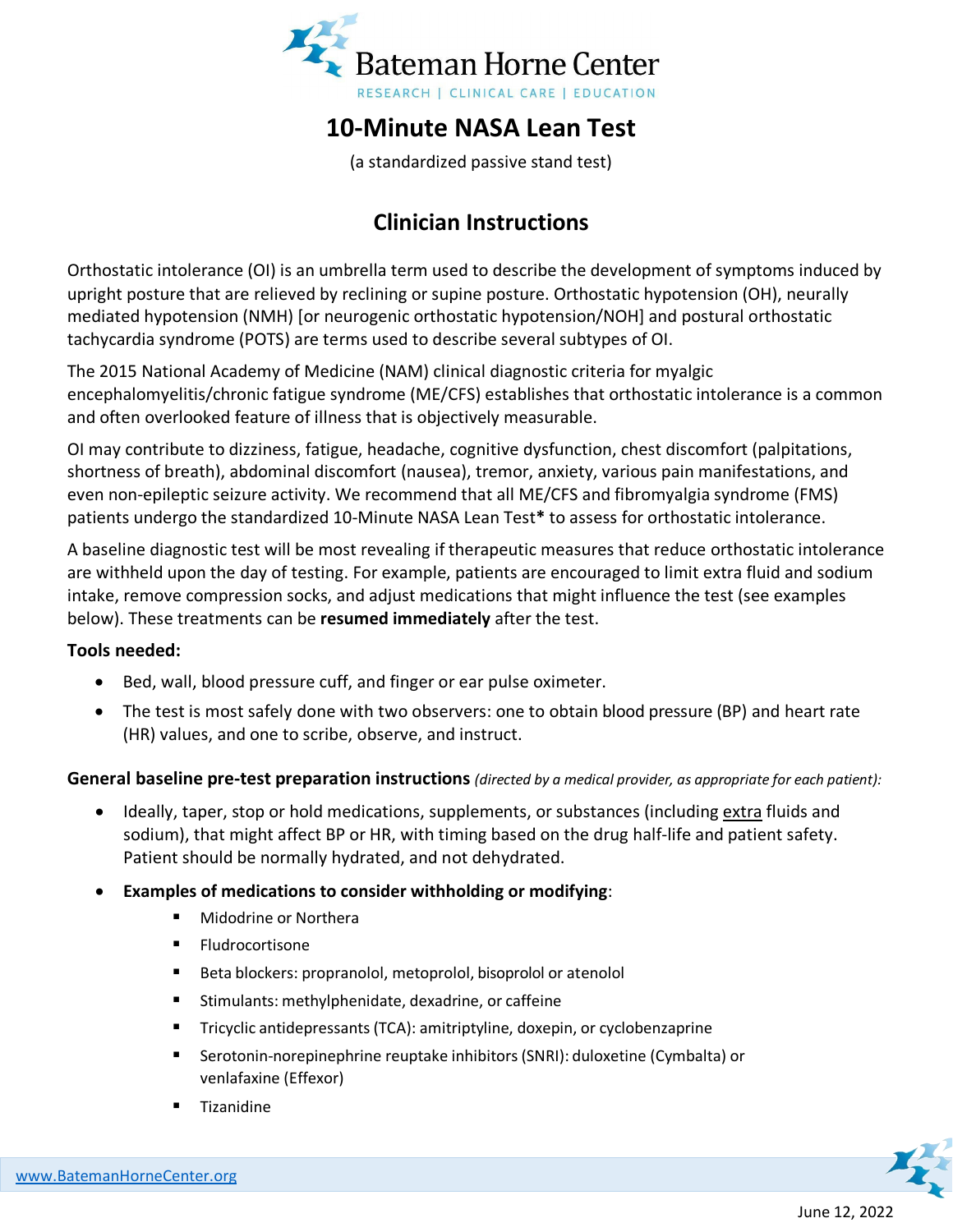

#### **Conducting the 10-Minute NASA Lean Test**:

- Ask the patient to remove shoes and socks and lie supine (comfortably) on a bed or full exam table in a quiet room for 15-20 minutes to reach circulatory equilibrium<sup>1</sup>.
- After the 15-20 minutes, record the patient's BP and HR.
- Repeat a minute later. If repeat vital signs are not similar, retake until two consecutive readings are relatively consistent. The goal is to determine the average resting supine BP and HR.

#### **Next:**

- Ask the patient to sit on the edge of the table/bed, then stand straight up, and lean against a nearby wall with only their shoulder blades touching the wall.
- Heels should be approximately 6" from the wall.
- Coach the patient to relax as much as possible.

#### **Once the patient is leaning against the wall:**

- Start a timer and record the first standing BP and HR.
- Repeat BP and HR measurements every minute for the next 10 minutes.
- Instruct patient not to shift, move, talk/chat, except to report symptoms of discomfort.
- Observe patient for lightheadedness or signs of pre-syncope. **Stop the test and have the patient lie down if about to faint.**
- Observe skin and extremities for changes in color and temperature.
- Assess cognition.
- Document any comments/patient symptoms as applicable.
	- $\circ$  See page 2 for a sample template that can be used to record blood pressure and pulse.

### **The 10-Minute NASA Lean Test can also be repeated while on all OI treatments and interventions** to assess efficacy and determine next steps of treatment.

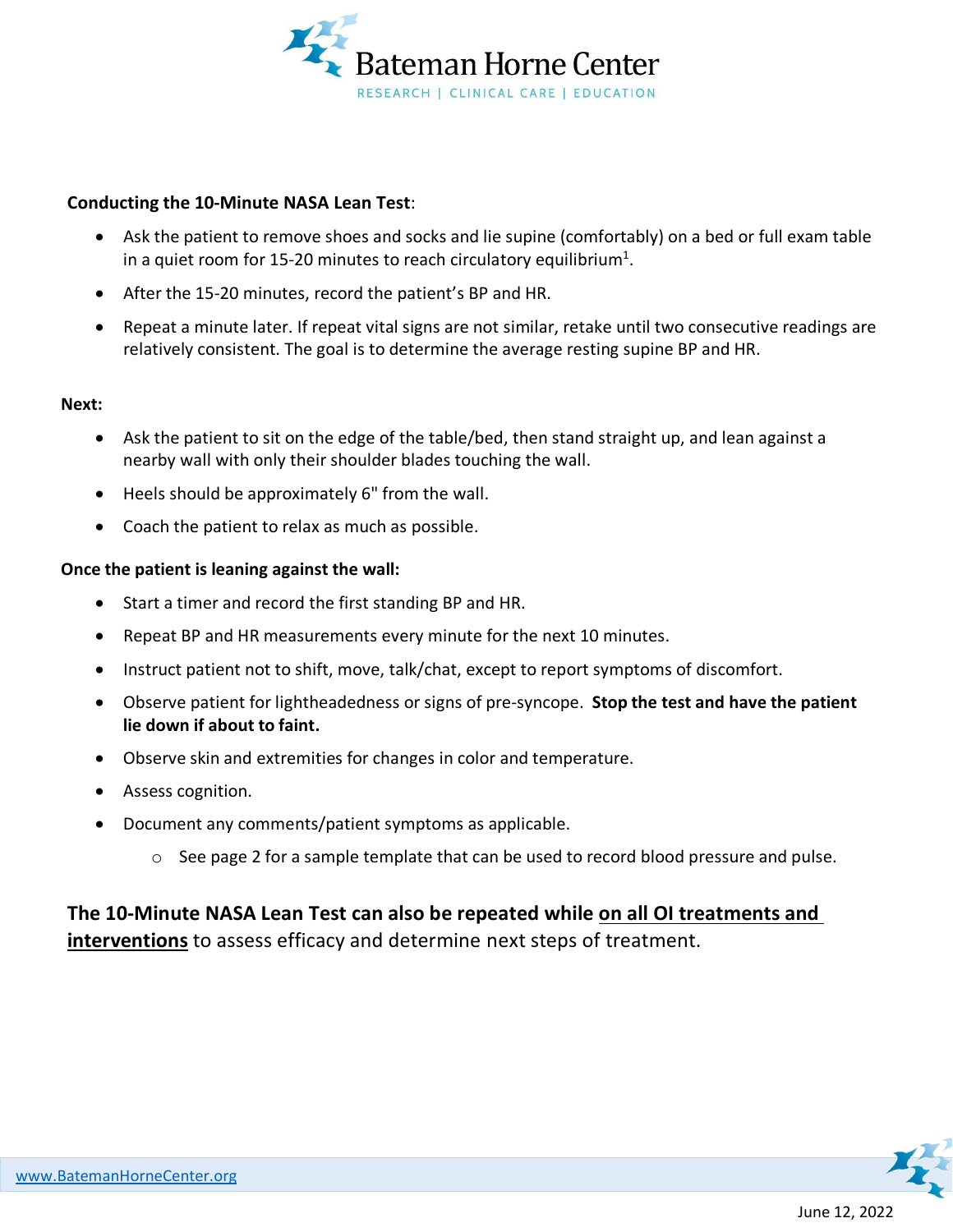







### **Orthostatic Vital Signs/The 10-Minute NASA Lean Test**

|                    | Blood Pressure (BP) |                  | <b>Heart Rate</b> |                   |
|--------------------|---------------------|------------------|-------------------|-------------------|
|                    | Systolic            | <b>Diastolic</b> | bpm               | Comments/Symptoms |
| Supine 1 minute    |                     |                  |                   |                   |
| Supine 2 minute    |                     |                  |                   |                   |
|                    |                     |                  |                   |                   |
|                    |                     |                  |                   |                   |
| Standing 0 minute  |                     |                  |                   |                   |
| Standing 1 minute  |                     |                  |                   |                   |
| Standing 2 minute  |                     |                  |                   |                   |
| Standing 3 minute  |                     |                  |                   |                   |
| Standing 4 minute  |                     |                  |                   |                   |
| Standing 5 minute  |                     |                  |                   |                   |
| Standing 6 minute  |                     |                  |                   |                   |
| Standing 7 minute  |                     |                  |                   |                   |
| Standing 8 minute  |                     |                  |                   |                   |
| Standing 9 minute  |                     |                  |                   |                   |
| Standing 10 minute |                     |                  |                   |                   |